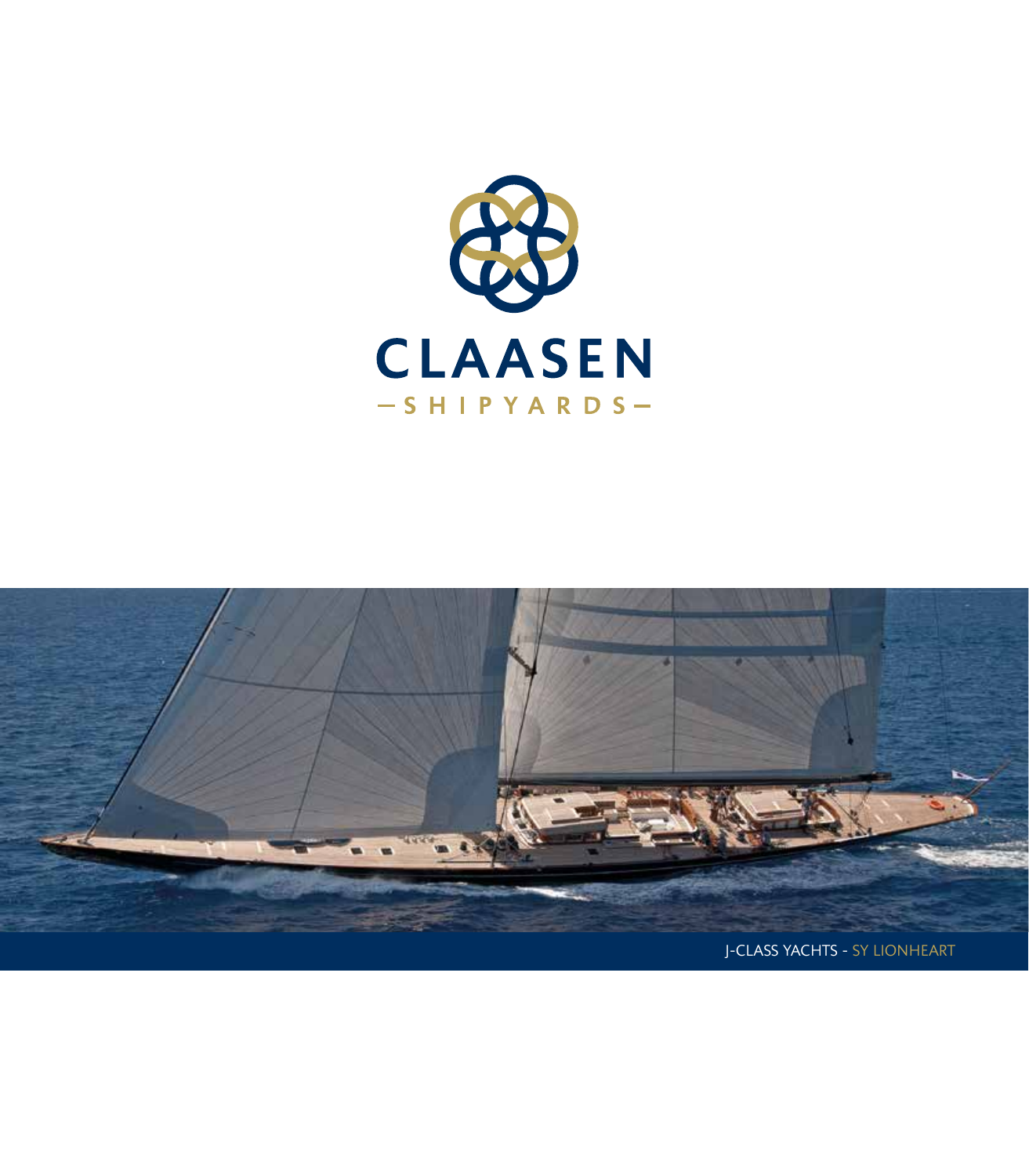

Established in 1985, Claasen Shipyards builds premium yachts that are renowned for their flexibility, quality and craftsmanship. This is hugely appreciated by the growing number of proud Claasen owners, each of whom has been able to incorporate their own tastes and preferences into their custom yachts.

From Truly Classics such as *Heartbeat* and *Kealoha* to groundbreaking performance yachts such as *Louise* and the first ever F-class *Firefly,* the Claasen Shipyards fleet contains some of the most renowned superyachts of recent times. It also illustrates how we are able to offer you a full range of custom and semicustom options from the boards of the world's leading designers and naval architects.

If you would like to find out more in person, why not arrange a visit to the yard: We are only 20 minutes from Amsterdam Schiphol Airport and would love to show you around our facilities. Who knows, you too may soon find yourself at the wheel of your very own Claasen yacht. In the meantime, we are proud to introduce to you the beautiful *Lionheart.*



# Classic Yachts with a modern twist

The Dutch are known for their straightforward approach to life and business, and this is also reflected in their rich heritage of maritime trading around the globe. Over recent decades, Holland's superyacht industry has become a byword for quality. The Claasen story is inextricably linked to this rich history, with a background that reflects Dutch excellence in boatbuilding.

> *The facilities at Zaandam.*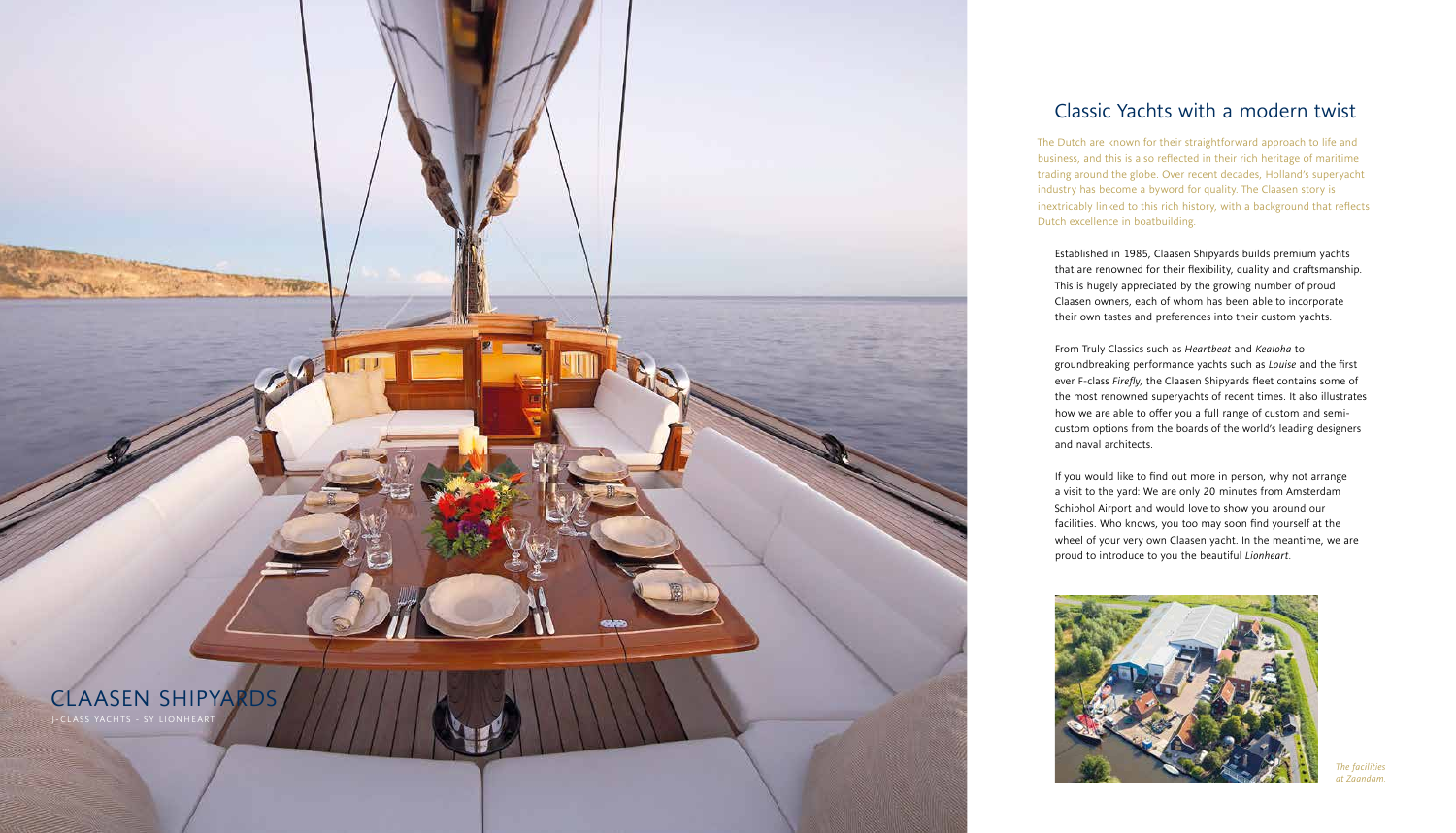### The mighty J-class revival

The J-class revival started in earnest several years ago when the J-class Association decided to allow aluminium to be used in hull construction. A new handicap system was developed to allow new J's to race competitively alongside older ones, under the condition that they be built based on existing designs from the 1930s. Claasen Shipyards has been in the vanguard of this development with the build of *Lionheart*.

*Lionheart* is designed for cruising as well as racing, and is therefore built to MCA. No expense has been spared to ensure that she is competitive on the racecourse, and her performance has been optimised by a design that incorporates research done on previous J-class yachts. *Lionheart's* hull is built in high tensile Alustar plating and extrusion materials, and she employs horizontal stringers to ensure maximum stiffness.





# SY LIONHEART

*Lionheart,* completed by Claasen in 2010, was the first J-class yacht with an aluminium hull. With a length of 43.40 metres, she was also the largest so far.

### HIGH UP WIND, DOWN TO EARTH SY LIONHEART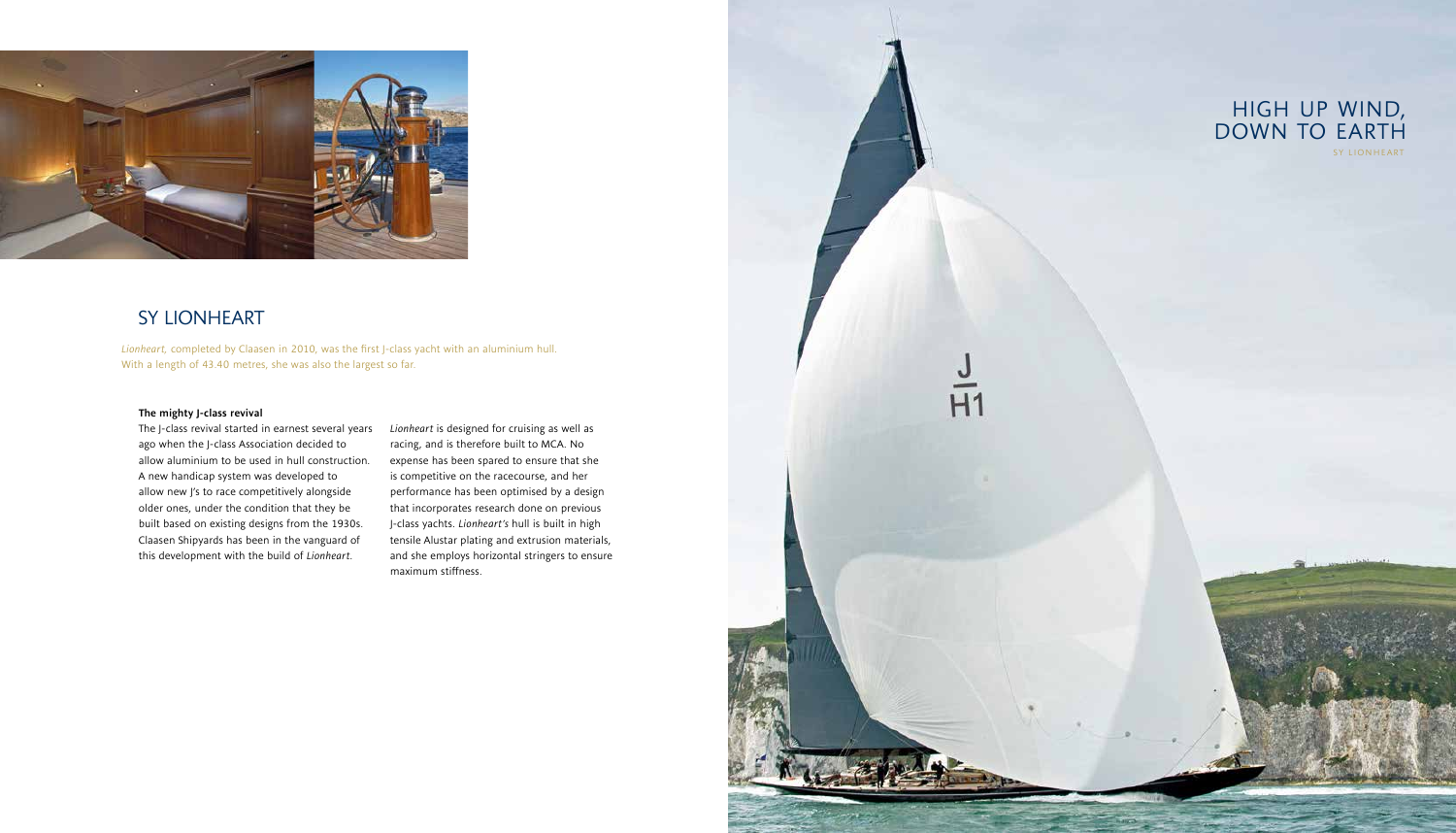## INTERIOR SY LIONHEART

The interior was completely designed by Hoek Design. The privacy concept of large classically styled cruising yachts was also created in *Lionheart* with an aft Owner's deckhouse and private cockpit. Three further guest cabins and a large open plan saloon with formal dining give guests ample space and feeling of luxury. Crew quarters are forward of the mast and separated by a watertight bulkhead with a watertight door. Four crew cabins, a crew mess and galley are integrated in the forward part of the yacht.

The interior styling is classic but not over detailed. The teak interior is detailed with waterfall margins between all wall and floors, a dado rail at the 90cm level and a cornice detail between ceiling and walls. Above the dado rail the interior could be painted white in all the cabins if the new Owners wish to do so. The galley was designed with the use of a professional galley designer and Sub Zero fridges, drawer fridges and professional equipment were selected.



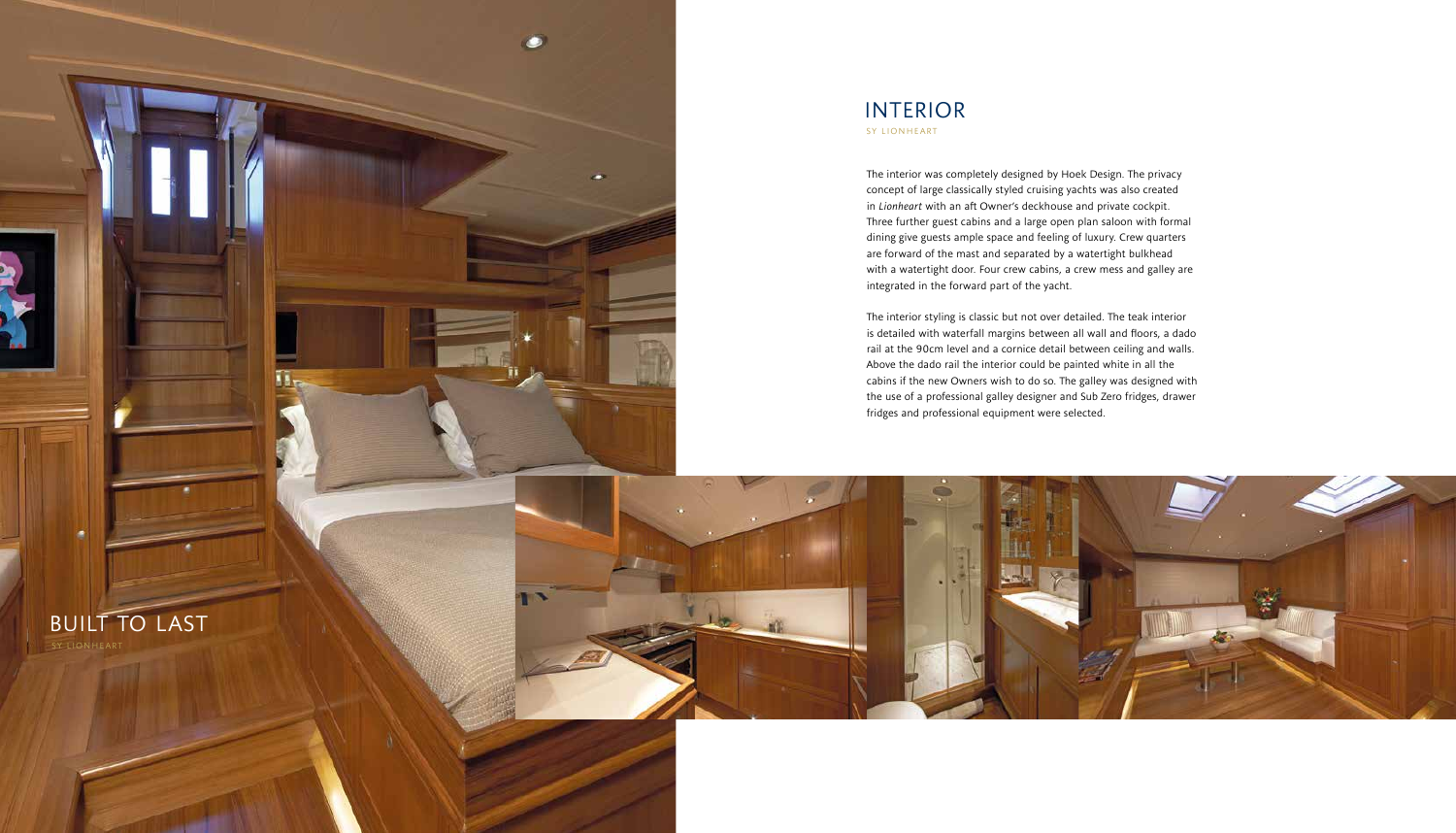

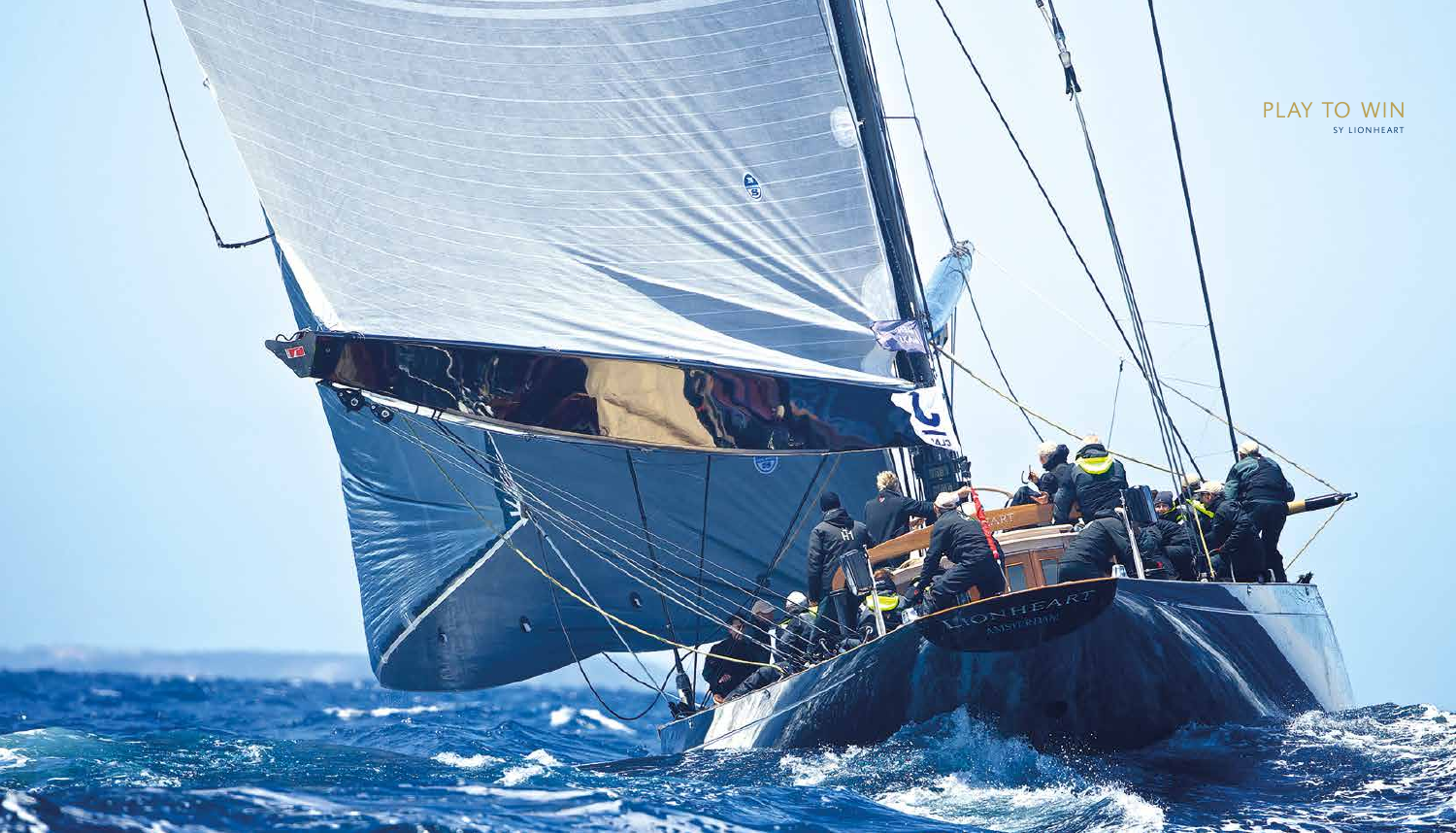# EXTERIOR SY LIONHEART

Tremendous 17-metre overhangs lend *Lionheart* a striking appearance. She features two deckhouses and two cockpits, with one of each reserved for the owner, and the owners' cockpit linked to their suite for maximum privacy.

During racing the tables in the cockpits will be removed and the centre cockpit will be used as a store area for genoas and spinnakers. The dual purpose, racing and cruising, is obvious and the deck layout has also been designed to be able to cruise in comfort. The aft deckhouse is connected to the aft Owner's cabin and has a private Owner's cockpit. The centre cockpit has a large dining table and can have a bimini when cruising. The forward deckhouse has a settee that gives visibility when seated inside. The deck layout was extensively optimised and tweaked so racing would be the primary goal whilst an optimal layout for cruising was also created. The carbon Harken winch package, carbon steering wheel, black hull, clear coat carbon spars and 3DL carbon racing sails give the yacht an ultimate racing appeal whilst the interior and deck layout is also completely designed for luxury cruising and charter.



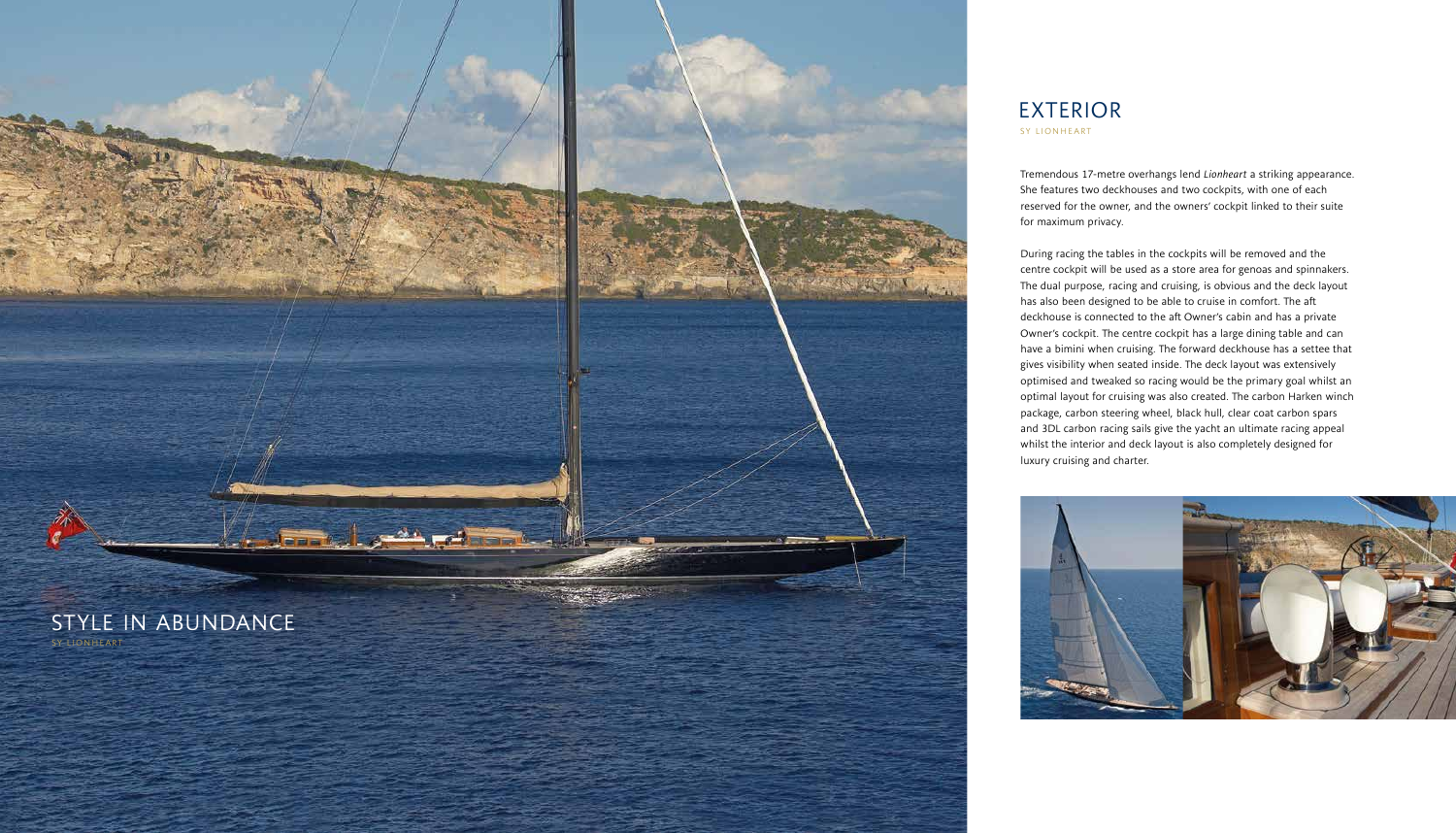#### General

Type J Class Yacht Name & year and the Lionheart 2010 Yard<br>Naval architect & interior design Block Design Naval Architects Naval architect & interior design Class approval Class  $\Phi$  A1 Commercial

Yachting Service (Sailing Yacht) + MCA LY2

### Principal dimensions

| 43,40 m |  |
|---------|--|
| 26,52 m |  |
| 6,55 m  |  |
| 4,57 m  |  |
| 182 t   |  |
| 71 t    |  |
|         |  |

| Fractional cutter rigged sloop |
|--------------------------------|
| Hall Spars                     |
| North Sails                    |
|                                |

 $975 \, \text{m}^2$  $1508$  m<sup>2</sup>

| 11,66 m |  |
|---------|--|
| 15,32 m |  |
| 47,53 m |  |
| 18,50 m |  |
|         |  |

| Length hull overall        | 43,40 m |
|----------------------------|---------|
| Length on design waterline | 26,52 m |
| Beam overall               | 6,55 m  |
| Draft on design waterline  | 4,57 m  |
| Total displacement on DWL  | 182 t   |
| Ballast weight (approx.)   | 71 t    |
|                            |         |

Main engine type Volvo D9 MH Max. power 313kW / 420Hp

### Rig and sail dimensions

| Mast type configuration<br>Spars builder<br>Sailmaker | Fractional<br>Hall Spars<br>North Sails |
|-------------------------------------------------------|-----------------------------------------|
|                                                       |                                         |
| Upwind                                                | $975 \text{ m}^2$                       |
| Downwind                                              | $1508 \; \text{m}^2$                    |
|                                                       |                                         |
| I measurement                                         | 41,66 m                                 |
| measurement                                           | 15,32 m                                 |
| P measurement                                         | 47,53 m                                 |
| E measurement                                         | 18,50 m                                 |

### Tank capacities





w.



-

| Water tanks  | ca. 3.000 L |
|--------------|-------------|
| Diesel tanks | ca. 7.500 L |
| Black water  | ca. 775 L   |
| Grey water   | ca. 500 L   |

### Propulsion arrangement

# Technical Details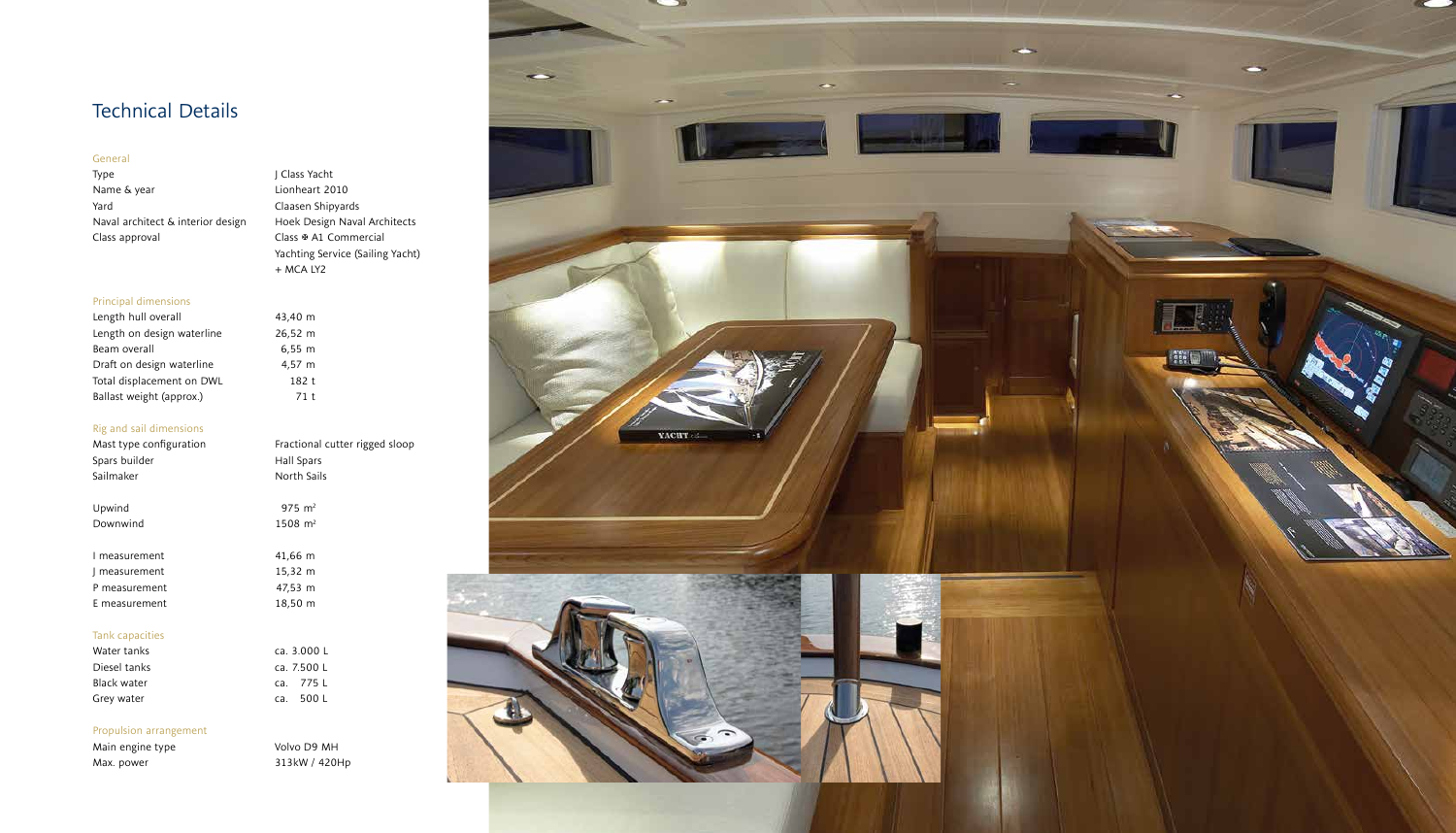





 $H_1$ 

SY LIONHEART